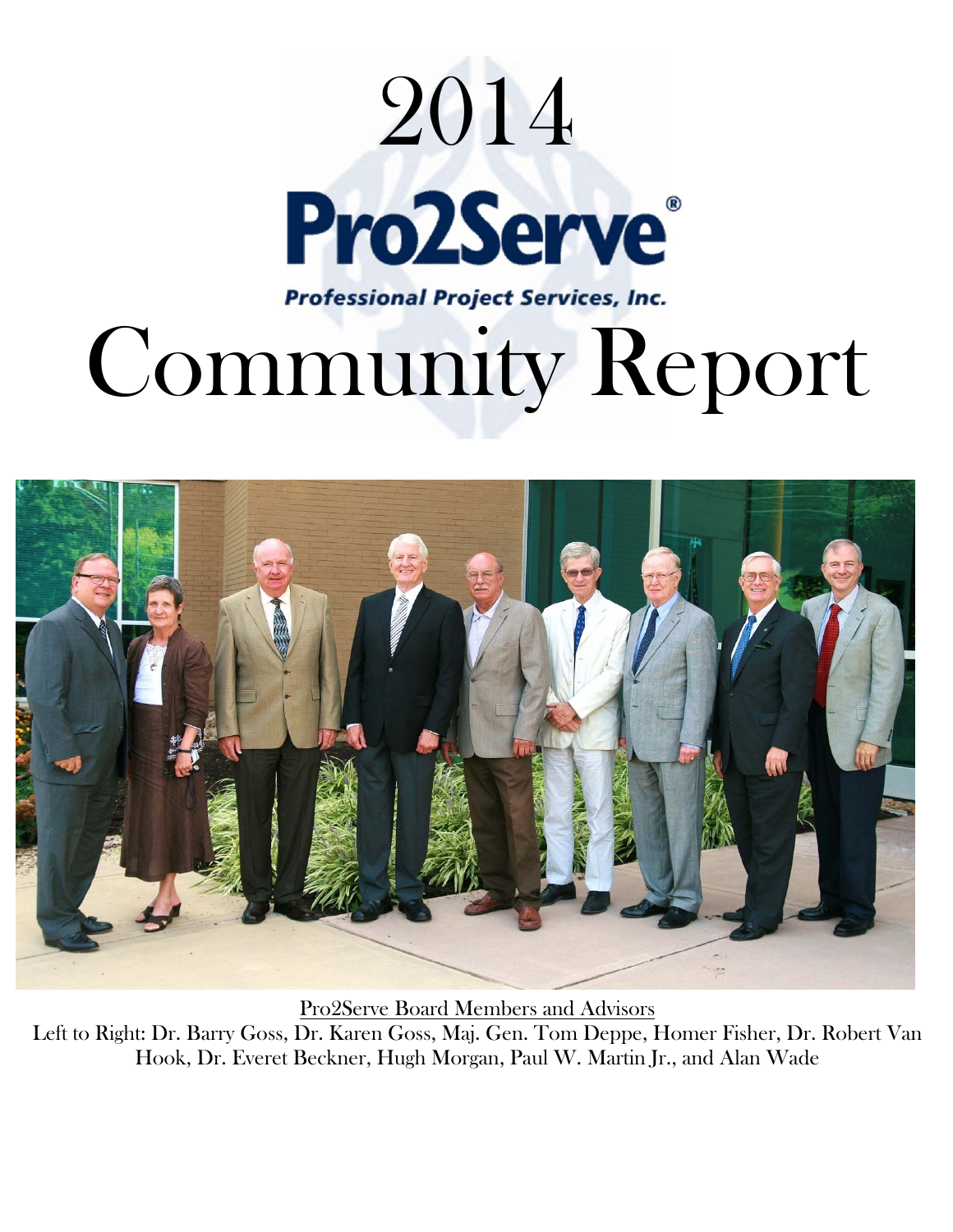

# MESSAGE FROM THE CHAIRMAN

### TO PRO2SERVE EMPLOYEES AND OUR FAMILIES



Over a decade ago, we were having a planning session with our senior project managers, the individuals who are the "front line" and primary interface with our customers. I decided to prepare a questionnaire to determine how various policies, procedures, and support functions were perceived as helping (or not) this critical group of Pro2Serve leaders. As I was finishing up the questions, I needed another item to make it an even ten questions, so, I added our Community Involvement Program to the list. Project managers were asked to score each item on the list from 1--gets in the way of my success--to 5--really helps me achieve success with our customer. As I added this program to be assessed and scored by what can be a pretty demanding group of professionals that are critical to our business, I wondered how the "giving back to the communities in which we live and work" statement we have in our Core Values

*Dr. L. Barry Goss, Founder, Chief Executive Officer and Chairman of the Board of Pro2Serve Professional Project Services, Inc* 

would fare.

When I collected the questionnaires and averaged the scores of each item, I got quite a shock. Our Community Involvement Program received the highest average score of all the items we asked our senior project managers to

evaluate. Frankly, I was expecting it to be less, and hoping it would at least achieve a score putting it near to the middle of the rankings. What a strong statement this was regarding how important our employees felt about giving back, both personally and professionally. It demonstrated how personal values could, and in our opinion should, match up with corporate values.

Pro2Serve's Board has continued to support allocating 10% of our corporate net income before taxes to community and charitable activities. And as can be seen in the following 2014 Community Report, Pro2Serve employees have also continued their outstanding personal "giving back" commitments. As a result, we are better as individuals, as a corporation, and as a community.

Thank you!

arry

Barry Goss, PhD Chairman and CEO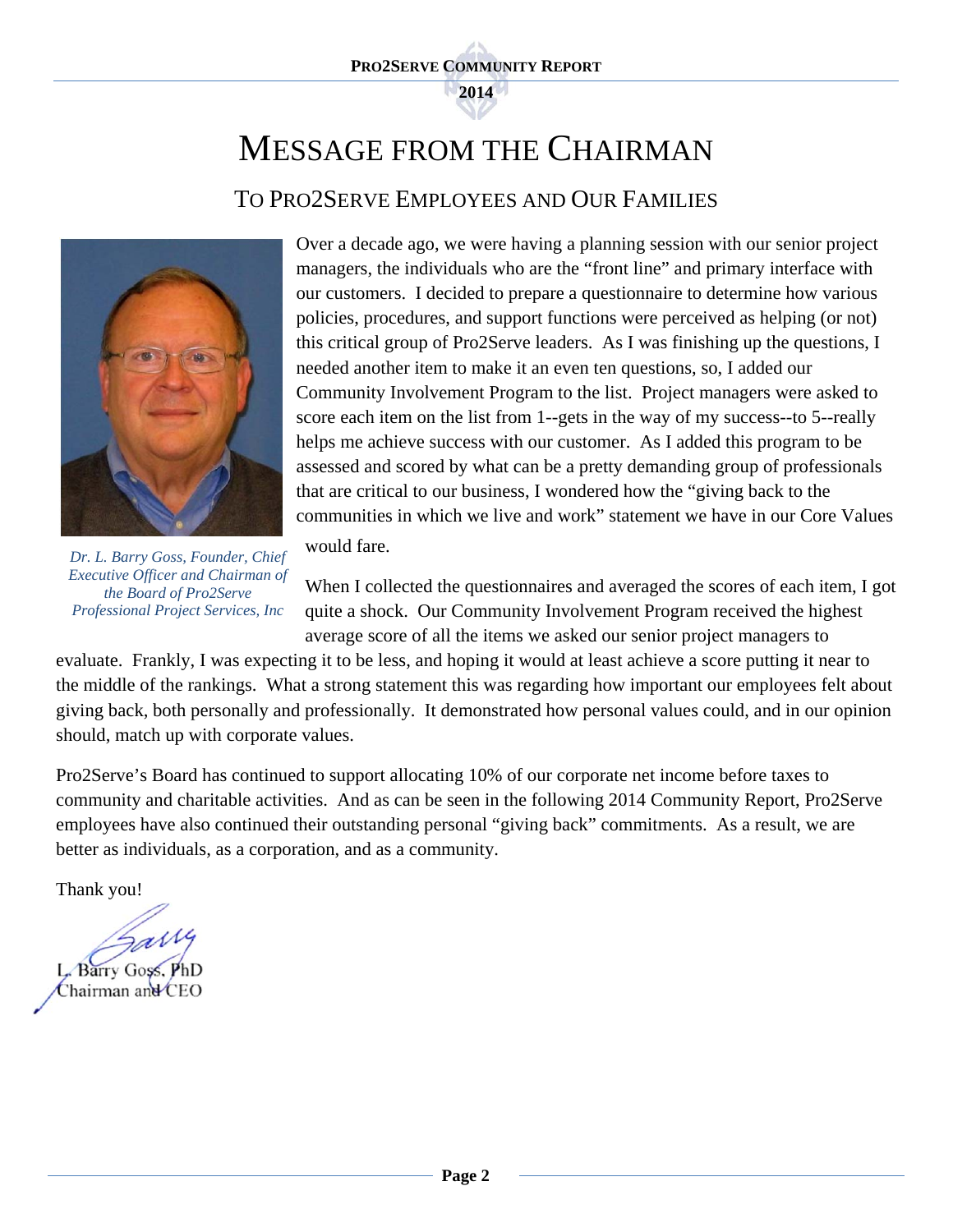**2014** 

# CORPORATE COMMITMENT

Organizations supported by Pro2Serve and our employees in 2014

Alcoa High School Football Program American Cancer Society CASA of Tennessee Choices Resource Center East Tennessee Economic Council Emerald Youth Foundation/Knoxville Force and Lady Force Energy, Technology and Environmental Business Association Foothills Land Conservancy Knoxville Area Chamber Partnership Knoxville Christian School Middle Tennessee State University – Paul Martin Scholarship Fund National Children's Foundation Oak Ridge Breakfast Rotary Club – Lunch-4-Literacy Paducah Area Chamber of Commerce Palmetto Cyber Defense Competition Present Troubles Racing: Hills and Hollers Race Roane Alliance Roane County Chamber of Commerce Roane Imagination Library Salvation Army Secret City Festival Southern Ohio Medical Center Development Foundation Three Square United Way of Aiken County United Way of Anderson County United Way of Knox County United Way of McCracken County United Way of Mesa County United Way of Roane County United Way of Scioto County University of Tennessee Consortium for Business Excellence University of Tennessee - Mathematics University of Tennessee - Microbiology University of Tennessee - Pro2Serve Math Contest U.S. Green Building Council Veteran Recognition Willow Brook Elementary School Bear Tree Wounded Warrior WUOT 91.9 YOKE Camp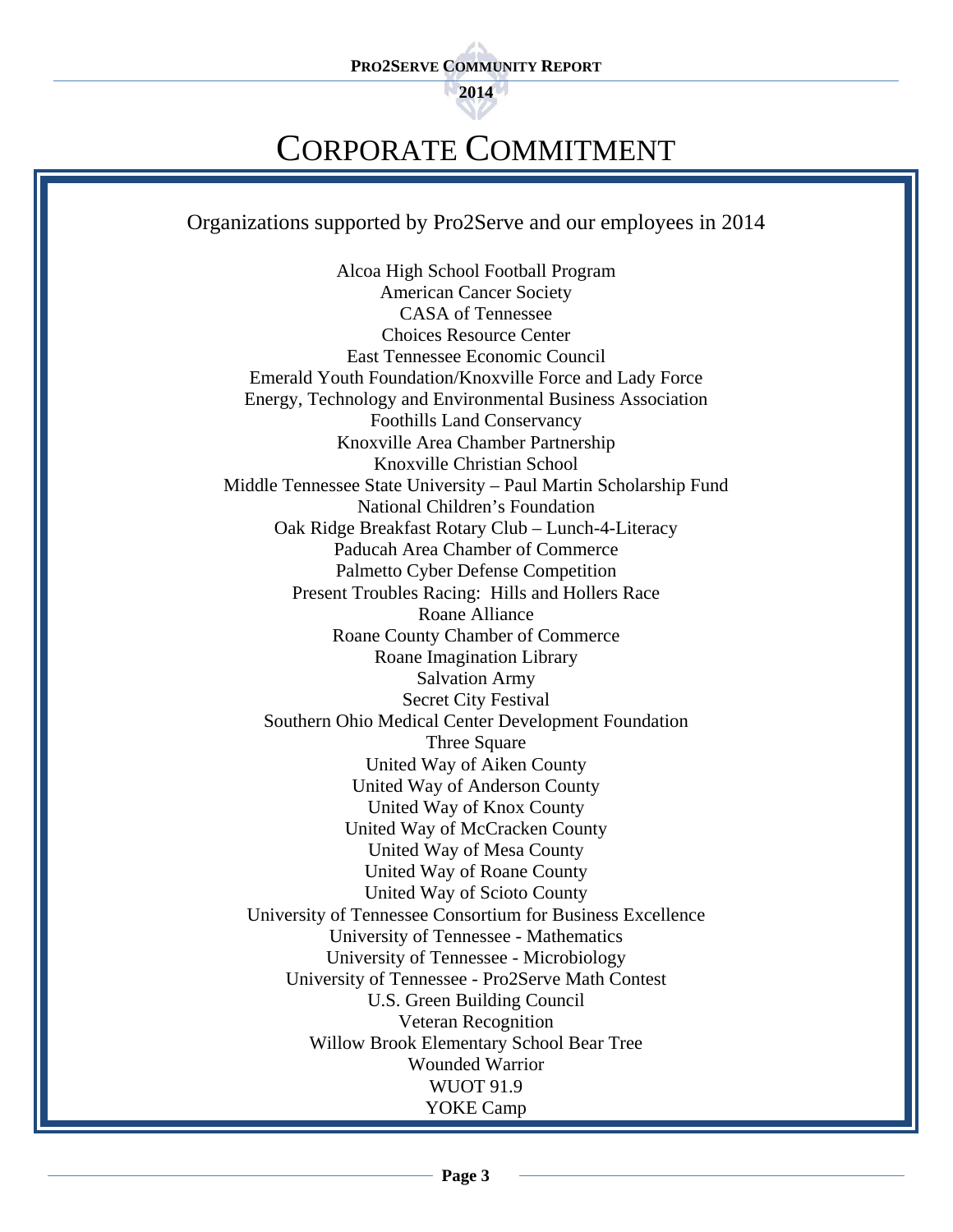# CORPORATE CITIZENSHIP

Pro2Serve's approach to community and charitable giving falls into three areas:

#### Major Corporate Programs:

Our board of directors has made education and economic development the main priorities for the Corporate Program giving. In Education, we founded the Distinguished Professionals Education Institute, a  $501(c)(3)$ educational organization which places professionals into high schools to teach courses within their areas of expertise(e.g., physicists teaching physics). We have funded the UT-Pro2Serve Math Contest for the past 14 years which brings Tennessee's brightest high school math students to the University of Tennessee, Knoxville. And we have supported a host of other educational initiatives. In economic development, we continued our support of the East Tennessee Economic Council and the Energy, Technology and Environmental Business Association.

#### Joint Employer/Employee Programs:

The United Way program is our largest joint employer/employee community program. We offer a dollar for dollar match to our employees' United Way pledge form contributions. As a result of our generous employees, we were Roane County United Way's largest corporate contributor starting in 2009. There are a number of other programs like the Willow Brook School Bear Tree and the Roane Imagination Library that we jointly support with our employees.

#### Employee Matching Program:

Pro2Serve matches up to \$100 for any employee who is contributing time and/or money to their favorite community or charitable program. Contributions can range from high school soccer teams to church mission trips to families in need.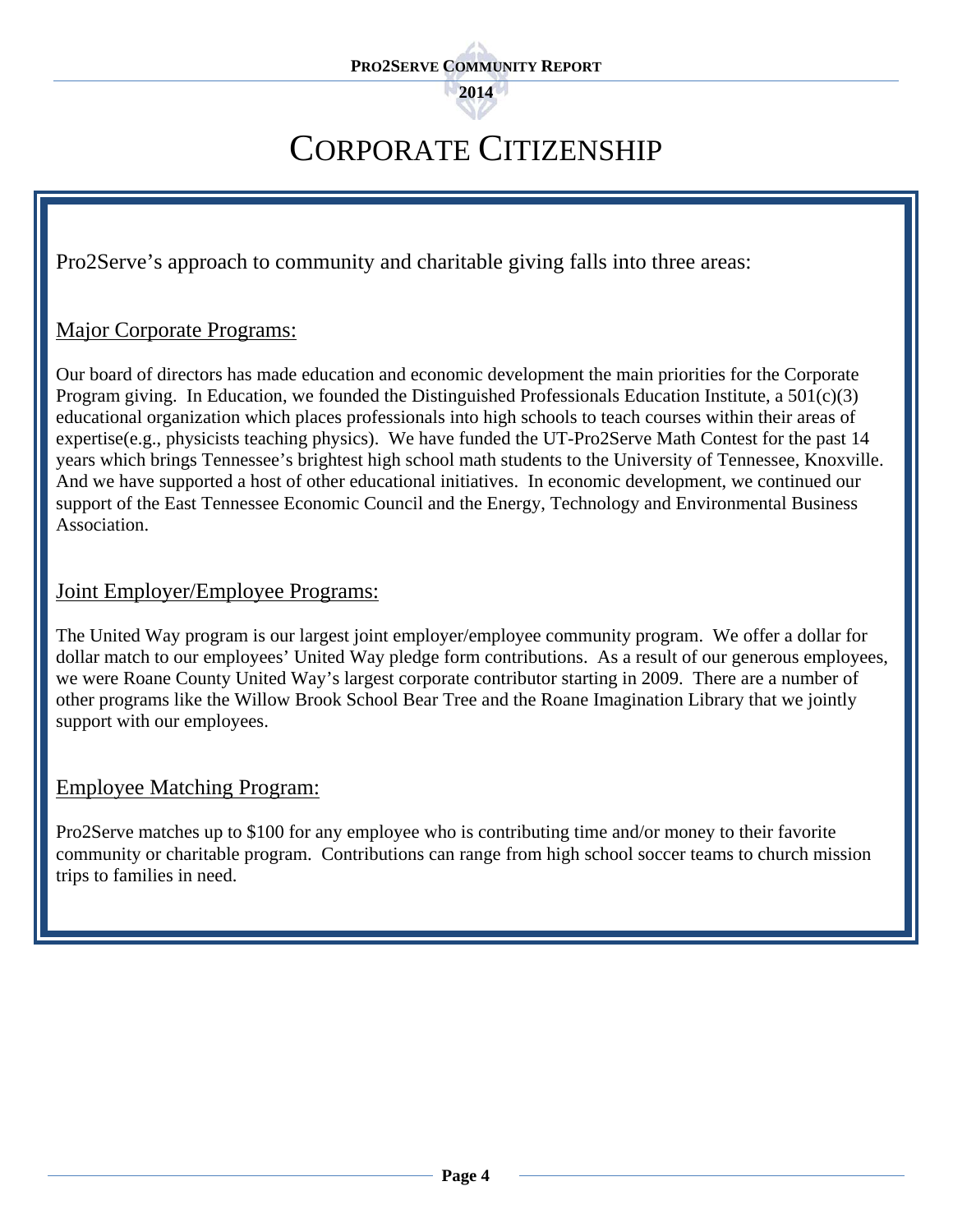**2014** 

# COMMUNITY INVOLVEMENT

#### Foothills Land Conservancy

Pro2Serve was a Silver sponsor for the 2014 Foothills Land Conservancy (FLC) Summer Celebration held at the beautiful Penrose Farm nestled in the heart of Knoxville, TN. According to the FLC, 2014 was a "third consecutive record-breaking year and a best ever record with over 11,000 acres protected". The Foothills Land Conservancy has preserved over 46,000 acres in 26 counties throughout Tennessee. Among the almost 300 guests at the festivities were a few familiar faces from Pro2Serve enjoying the beautiful scenery of Penrose Farm during the 2014 Summer Celebration.

*In all things of nature there is something of the marvelous.* 

*-Aristotle* 



*L to R: Barry Goss, Bob Van Hook (standing), Karen Goss, Mark DeGraff, and Patti DeGraff* 

*The Summer Celebration is an annual fundraiser to celebrate the Foothill Land Conservancy's mission to* 

*preserve, protect, and enhance the Tennessee landscape.* 



*Drs. Karen and Barry Goss enjoying the festivities at the 2014 Summer Celebration* 

#### Roane Alliance

Pro2Serve was a Silver sponsor for the 2014 Roane Alliance Annual Gala which was held in Roane County for the first time ever, thanks to the event host Volkswagen Group of America. The Gala had 458 attendees which was nearly a 100% increase over 2013 and an average increase of 94% since 2009 making it one of the most successful fundraising events to date for the Alliance. With the help of Pro2Serve and other Roane County businesses the Roane Alliance can advance their efforts in making Roane County a favorable place to operate a business, a desirable place to work, and a beautiful place to live. The Roane Alliance's motto "Better Together" hopes to strengthen the idea that we, as a community, are better working together than when we isolate ourselves. The Alliance is looking forward to another exciting Roane Alliance Gala in 2015. Mark your calendars for October 17, 2015!



*Drs. Karen and Barry Goss at the Roane Alliance Gala*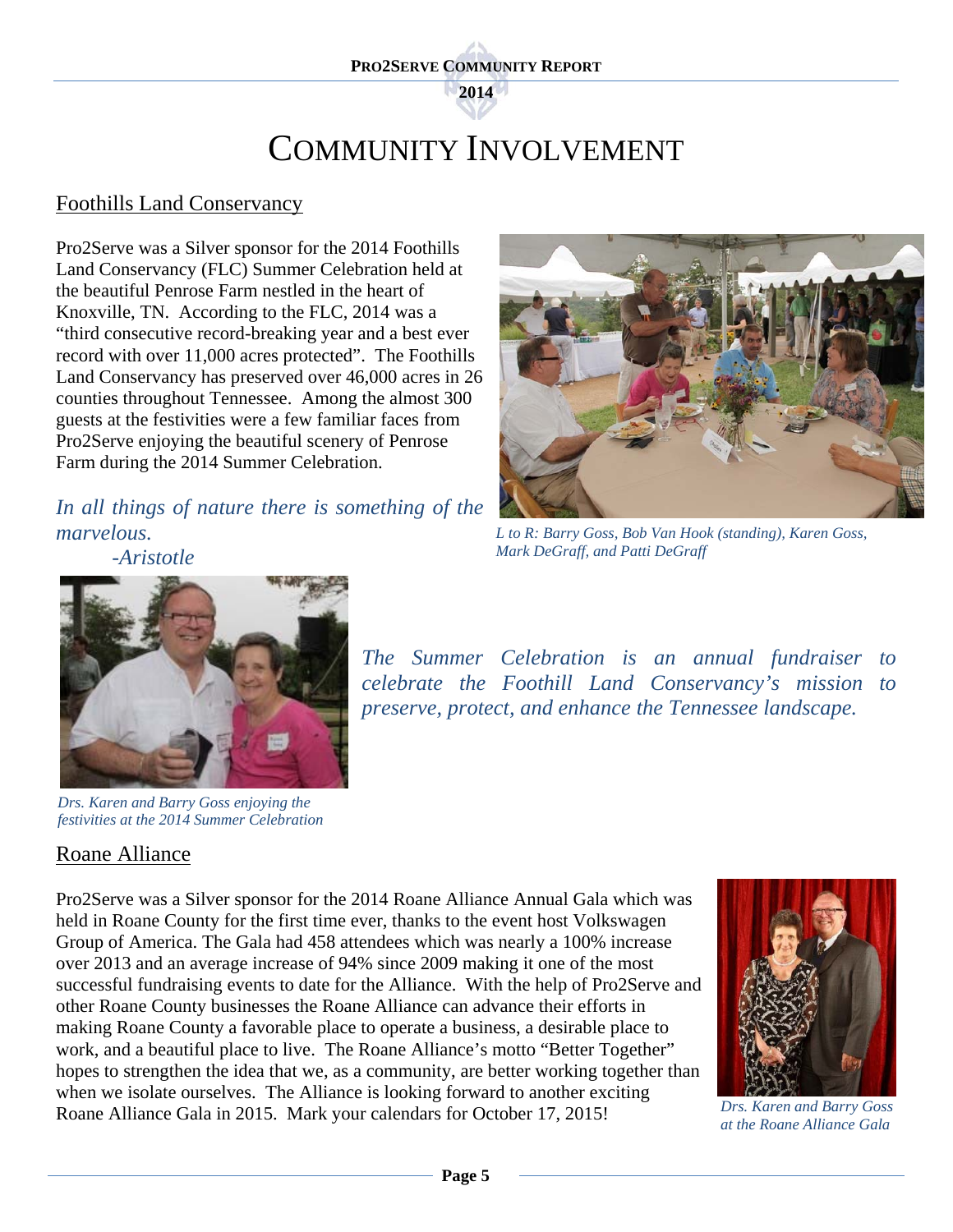### United Way

Pro2Serve's contribution to the United Way helps those in our community that truly need the help with basic human needs such as food and utilities. The United Way also supports agencies that work with homeless families, senior citizens, those with adult literacy issues, those who are disabled or those who provide a safe place for kids to learn to be with others in a good environment like the Boy's and Girl's club. The United Way helps to fund partner agencies that provide those services and others that make an impact in the quality of life in the following areas: education, income, and health. This year Pro2Serve's employees from 7 counties in 5 different states showed their amazing generosity once again and raised almost \$40,000 for United Way during the 2014-2015 campaign. In addition to their donations, Oak Ridge employees contributed over \$1400 during the Annual Chili Cook-Off, Silent Auction, and Raffle. In the weeks leading up to the cook-off Oak Ridge employees were able to bid on Silent Auction items donated by companies such as Buttermilk Sky Pie Shop, Green Mountain Coffee Roaster, Dollywood, the Knoxville Zoo, Markman's Jewelers, Nothing Too Fancy, and the University of Tennessee's Athletic Departments. The Oak Ridge employees were also able to buy raffle tickets for a chance to win various items ranging from Buttermilk Sky Pies to Smokies Baseball Tickets.



*We bring people together to make great things happen. -United Way* 

 *Silent Auction*

#### Consortium for Social Enterprise Effectiveness

Pro2Serve has been generously donating to the Consortium for Social Enterprise Effectiveness (CSEE) since they helped establish the program in 2011 at the University of Tennessee in the Haslam College of Business. CSEE is a program that was created to help the executive directors and leaders of social mission organizations such as the Emerald Youth Foundation, Girl Scouts, and Ijams Nature Center use business-like thinking and solutions to advance their organizations to the next service level. The program boosts 45 graduates since the first year of the program in 2013 and has 17 more students slated to graduate in 2015.



*CSEE Class of 2014*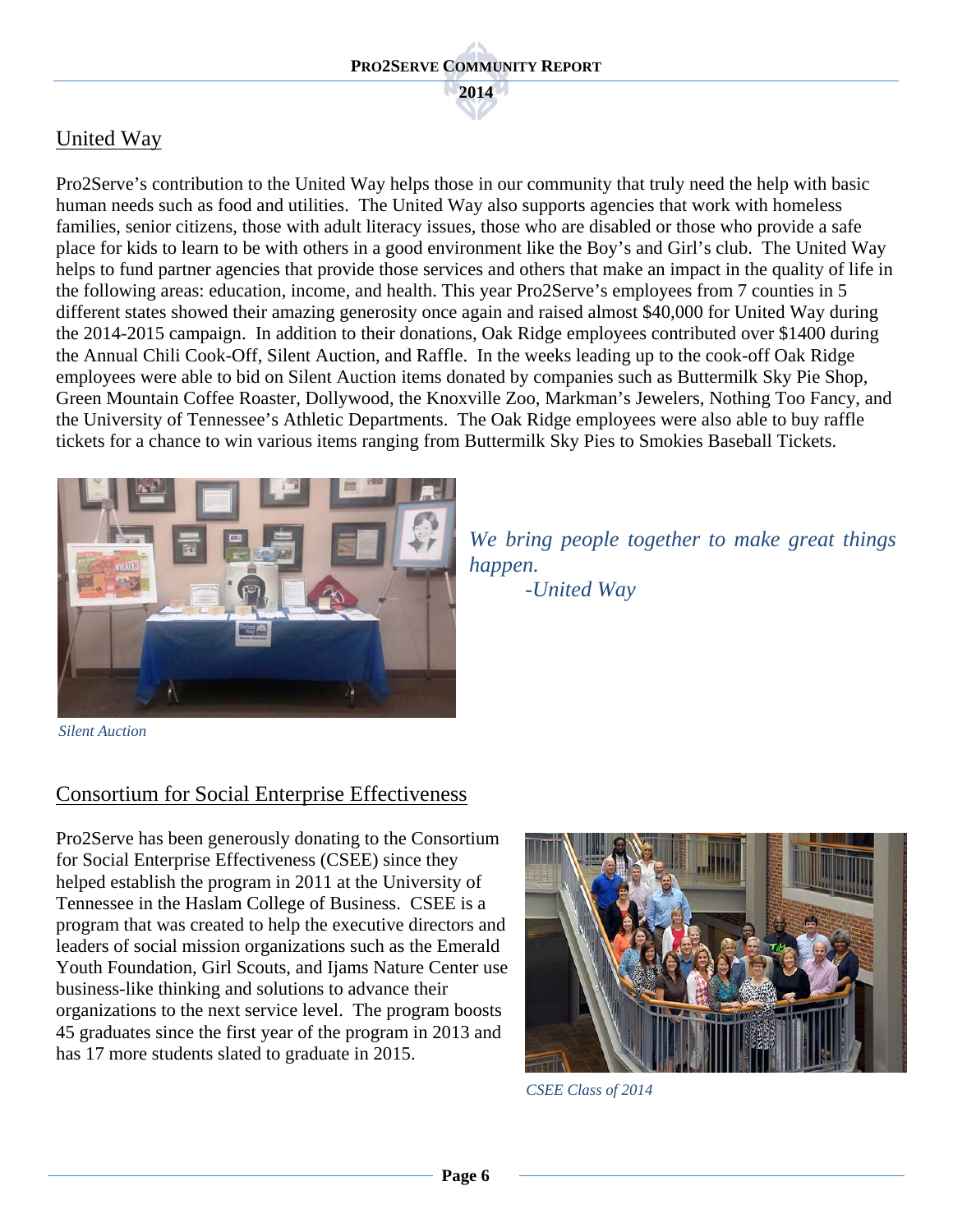#### UT – Pro2Serve Math Contest

On November 6, 2014 the University of Tennessee Mathematics Department hosted the  $16<sup>th</sup>$  Annual Pro2Serve Math Contest in Knoxville, TN. 714 young mathematicians from 56 schools and home schools across the state of Tennessee came together to compete for scholarships and bragging rights as the best high school math team in Tennessee.

The competition is split in two parts. The first part consists of multiple-choice test on algebra and geometry called the Fundamental Exams of Remarkable Mathematical Ability and Talent (FERMAT) I that all participants took. The students who scored in the top 50 moved on to be challenged by the FERMAT II which included essay questions.



*White Station High School students celebrate their 1st Place win at the UT-Pro2Serve Math Contest held at the University of Tennessee, Knoxville*



The Second part of the competition was the team competition known as the Math Bowl. This was a double elimination contest that was divided in two categories, small schools and large schools. Two local schools, Oak Ridge High School and Webb School of Knoxville, placed  $2<sup>nd</sup>$  in their respective categories. The first place trophies were taken home by high schools located in Memphis, Memphis University School and White Station High School.

 Memphis University School was the overall winner of the competition with two of their students, Daniel Tancredi and Chang Yu, winning two of the ten scholarships that were awarded to math contest participants. Two students, Joseph Andress and Albert Xue, from Oak Ridge High School also won scholarships to the University of Tennessee. This year's scholarships winners received \$2,000 more than previous years' winners when the University of Tennessee chose to increase the scholarship from \$4,000 to \$6,000 for the 2014 Pro2Serve Math Contest.

The contest continues to be one of the most important outreach activities of the University of *Tennessee, and it would be impossible in its present form without Pro2Serve's support. -Conrad Plaut, Professor and Mathematics Department Head*

#### Middle Tennessee State University

Pro2Serve contributed to Middle Tennessee State University's Honor College to support the Paul W. Martin Sr. Scholarship which is the chief scholarship that MTSU uses to recognize and reward excellence among their students. The Martin Scholarship is awarded to 4-6 students per year. The students must be full time students enrolled in the Honors College that are in good standing with the University and College. Pro2Serve's 2014 contribution assisted in paying for more than one of these exclusive scholarships.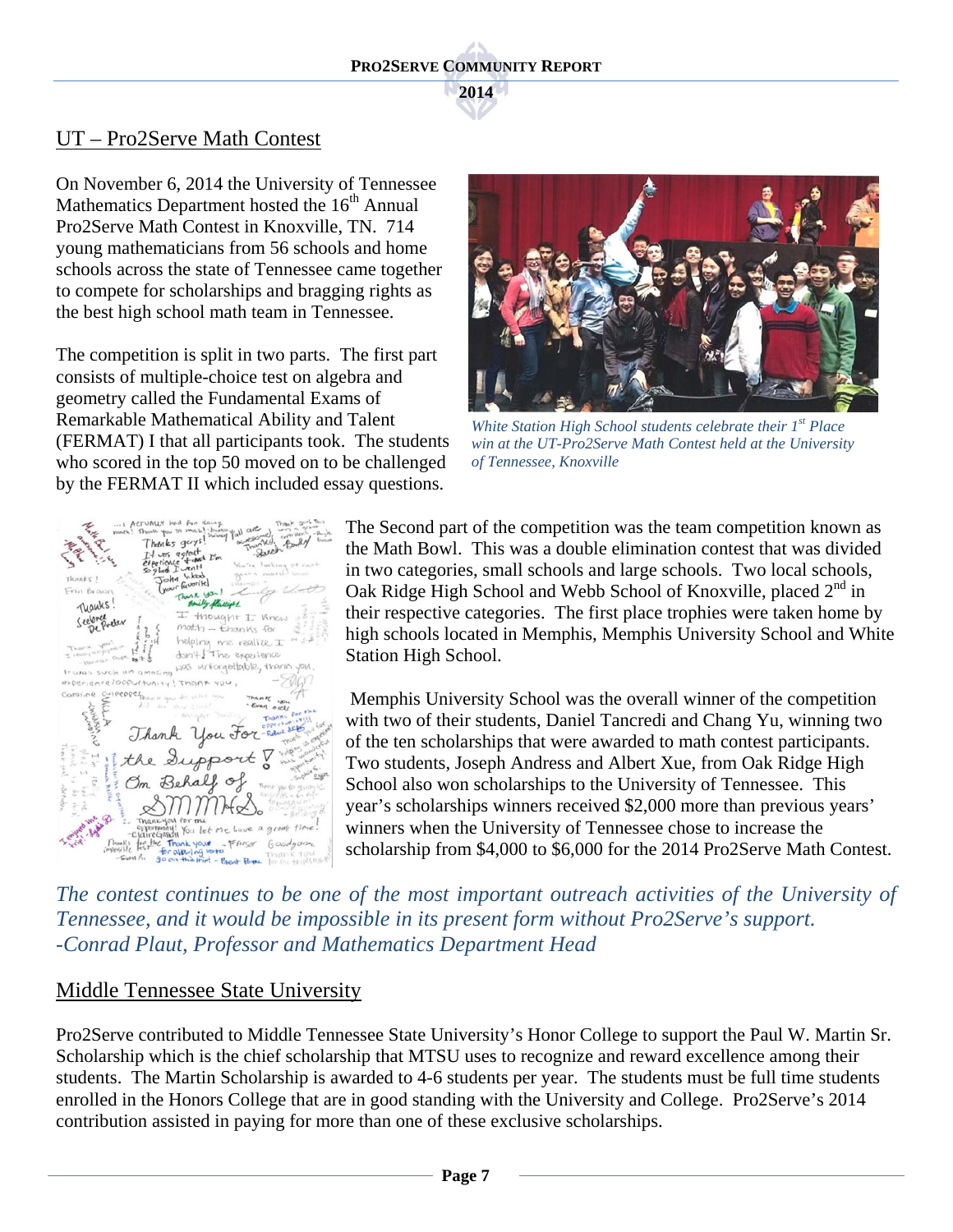#### Roane Imagination Library



The mission of the Roane Imagination Library is to provide free books to all Roane County Preschool children, to instill in the children a love of books and reading; to help develop their brains and vocabulary; and to promote school readiness. Pro2Serve supports this amazing mission with The Pro2Serve Challenge Grant for Roane Imagination Library which raised \$10,337. The amount raised during the Challenge Grant is more than 66% of Roane Imagination Library's annual budget. The Challenge grant along with Pro2Serve's monetary gifts over the past three years has enabled the Roane Imagination Library to give

1,974 children free books in January 2015, 234 more books than they were able to give in May 2012. That number makes the Roane Imagination Library one of the top performing affiliates in Dolly Parton's Imagination Library.

#### Willow Brook Bear Tree

 $2014$  was the  $13<sup>th</sup>$  year Pro2Serve employees provided gifts for the children of Oak Ridge's Willow Brook Elementary School. Thanks to



Alcoa High School Football

the generosity of Pro2Serve and its employees 40 children from 18 different families had a very special Christmas in 2014. Pro2Serve's employees have given 790 children something to look forward to on Christmas morning since beginning the program in 2001.



*Beth Pearson, Lou Evans, and Toby Gambill taking the gifts to Willow Brook Elementary School* 



*Alcoa High School Football team showing their gratitude to Pro2Serve* 

Pro2Serve donated \$1,500 to the Alcoa High School Football Program to help buy the team meals while they practiced and prepared for the 2014 Tennessee Secondary School Athletic Association Blue Cross Bowl. On December 5, 2014 the Alcoa High School Football team traveled to Cookeville, TN to win what would have been their 14<sup>th</sup> State Championship Title. Unfortunately, only one touchdown was scored the entire game and that was done by Alcoa's opponent, Christ Presbyterian Academy of Nashville, TN. There is no doubt within the community that Alcoa will be back in the playoffs for the 2015 State Championship.

*Good Luck Tornadoes!*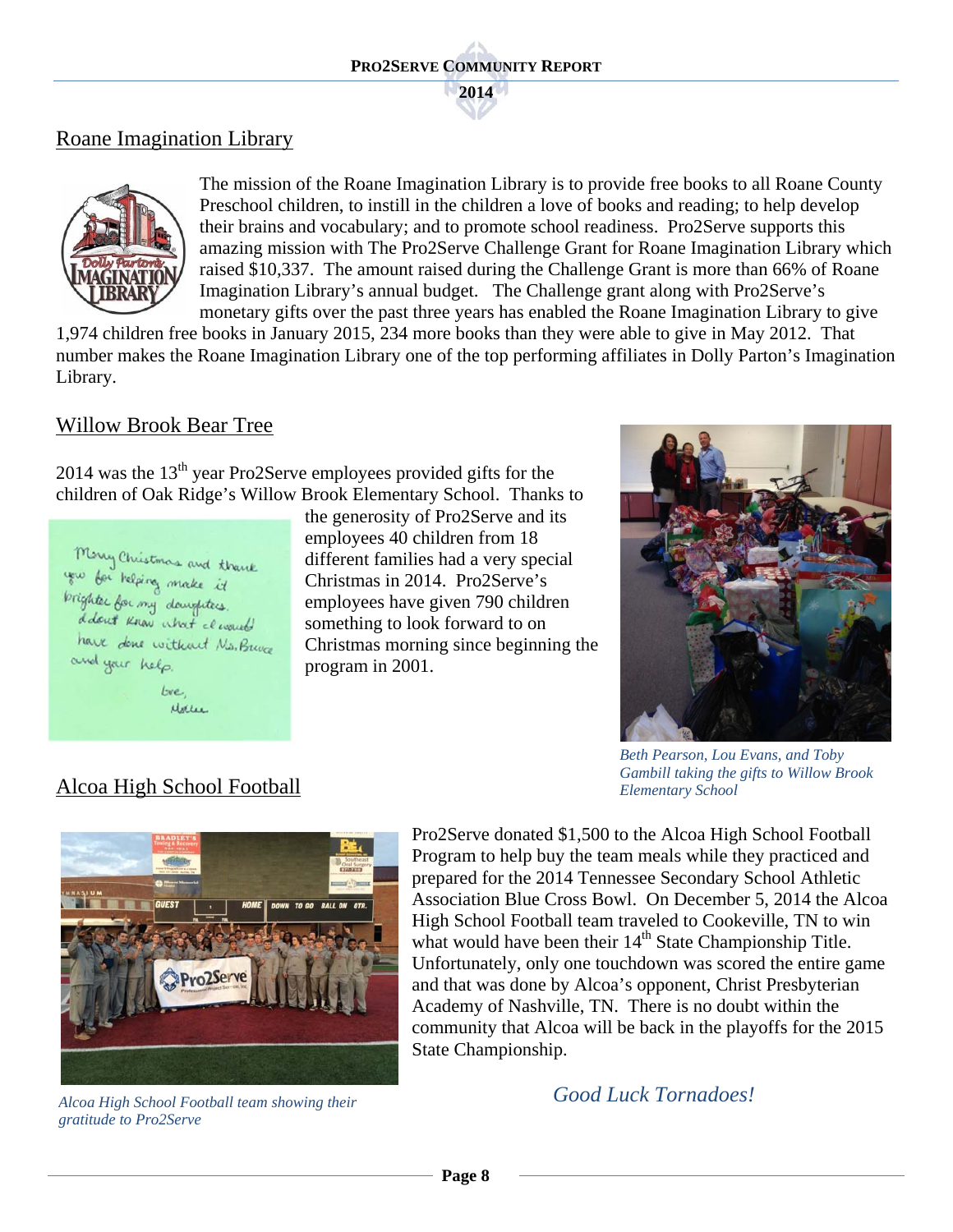#### Knoxville Force and the Emerald Youth Foundation

Pro2Serve proudly sponsored the Knoxville Force and Lady Force for the fourth time in 2014. Both the Knoxville Force and Lady Force teams are owned by Knoxville Soccer, LLC whose mission is to "use competitive soccer as a launch point for social change and community growth in the Knoxville area." Knoxville Soccer, LLC's goal is to engage the underprivileged youth of Knoxville's urban areas in meaningful interactions to promote health, well-being, and community involvement.

Pro2Serve also partnered with the Emerald Youth Foundation to strengthen its mission which is based on the idea of raising urban youth to be effective Christian leaders in their communities. The Emerald Youth Foundation has used sports for over 20 years to connect with the urban youth of Knoxville. Emerald Youth Foundation is now collaborating with the Fellowship for Christian Athletes to reach more youth than ever before. The Emerald Youth Foundation provides a year round program of leagues, teams, and clinics for baseball, basketball, soccer, swimming, track, and volleyball. The Emerald Youth Foundation along with H.T. Hackney and the Sansom family are developing the Sansom Sports Complex which opened late April 2015. The Sansom Sports Complex will have facilities for soccer, lacrosse, flag football, and performance training. During the summer of 2014, Knoxville Soccer, LLC and the Emerald Youth Foundation partnered together to aid one another in reaching Knoxville area youth and their families and to connect them to opportunities that will allow them to grow as an individual and an athlete. The players from Knoxville Force and Lady Force worked with and coached youth soccer camps for F.C. Alliance, Knoxville Crush, and the Emerald force.



*Knoxville Force Players with WVLT anchors Lauren Davis and Mark Packer. Force Players seated L to R: Jordan Hall, Leah Wilson, and Becky Bartos. Standing L to R: Ryan Creel, Tom Moody, and Yazeed Davids.* 



*Breaking ground for the Emerald Youth Sansom Sports Complex.*

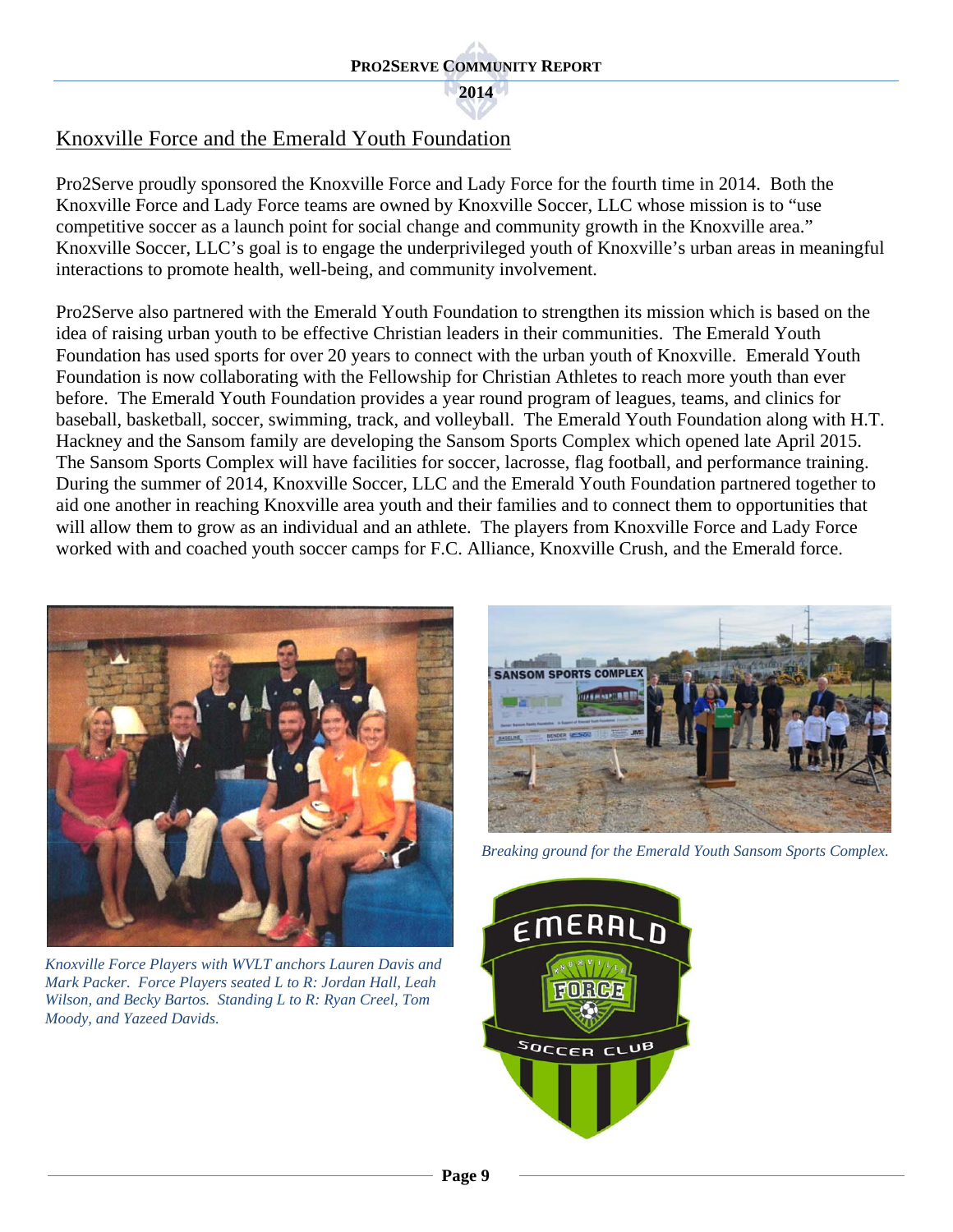#### Secret City Festival

The City of Oak Ridge hosted the  $12<sup>th</sup>$  Annual Secret City Festival on June  $13<sup>th</sup>$ and  $14<sup>th</sup>$  of 2014 at the A.K. Bissell Park. Pro2Serve was one of 36 sponsoring corporations that helped make the festival a continued success! The concert headliners for the 2014 festival were none other than '70s -'80s rocker Eddie Money and country star Kix Brooks. The festival offers other forms of entertainment such as arts and crafts, children play areas, tours of the Manhattan Project Sites sponsored by the American Museum of Science and Energy, and the award winning Salute to Soldiers program. The festival organizers chose to



bring the program back this year with "Life on the Front Lines of World War II, A Soldier's Life". The Salute to Soldiers program includes historical reenactments, demonstrations, and memorabilia from WWII. The program is known to be the Southeast's largest WWII reenactment.



*Kix Brooks entertains on the main stage of the Secret City Festival*

*Volunteers reenact moments from World War II* 

# THE GENEROSITY OF PRO2SERVE AND ITS EMPLOYEES DOES NOT STOP AT THE TENNESSEE STATE LINES…

#### Palmetto Cyber Defense Competition



*The Pro2Serve Challenge Cup being presented to the students of Palmetto Scholars Academy*

For the third year Charleston, South Carolina was host to the Palmetto Cyber Defense Competition (PCDC) sponsored by the South Carolina Lowcountry Chapter of the Armed Forces Communications and Electronics Association (AFCEA) in collaboration with Space and Naval Warfare Systems Center Atlantic. The goal of the PCDC is to energize South Carolina high school and collegiate students to focus on the development of technical skills in networking and cyber security in preparation for exciting careers. The cyber defense competition is part of a growing movement to develop technical skills and interest in the area of networking and cyber security. Eight high school teams and collegiate teams competed this year for the Pro2Serve Challenge Cup. The Palmetto Scholars Academy won in the high school division and the University of South Carolina won in the collegiate division. The competition also hosts a "Pro Day" to challenge government and industry professionals. The United States Cyber Command took home the Challenge cup from Pro Day.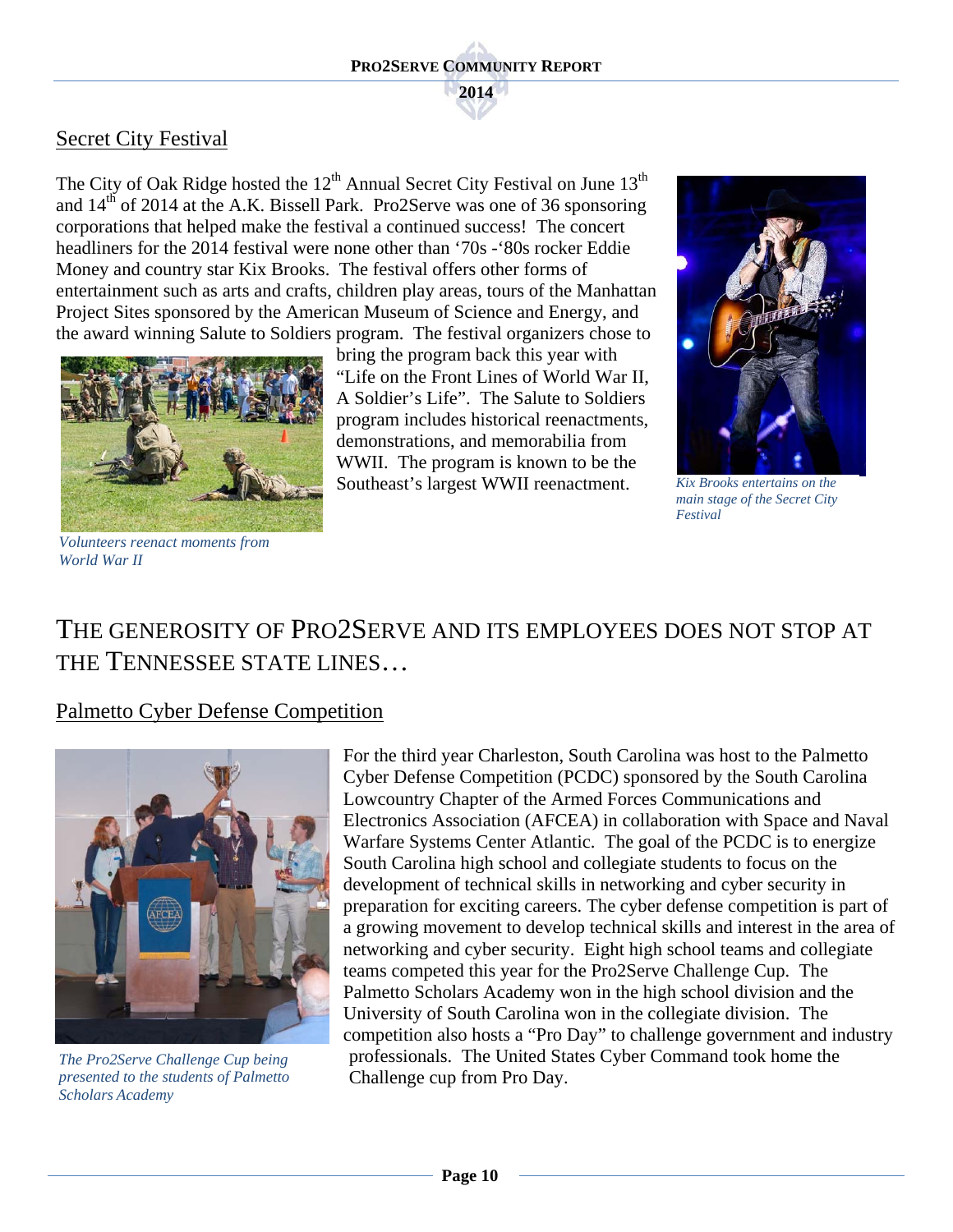#### Utah American Cancer Society Relay for Life



*Moab employees James Ritchey (in gray) and Liz Moran (in brown) walk for a cure at the Utah American Cancer Society Relay for Life* 

Several of the Moab UMTRA Project Technical Assistance Contract (TAC) employees joined the Moab UMTRA Project Team which also comprised of Department of Energy (DOE) and Remedial Action Contract (RAC) employees to walk for a cure in August. Those that did not join the walk supported their team with charitable donations to the American Cancer Society. Pro2Serve matched the funds that were donated to this inspiring cause.

#### Catholic Outreach Soup Kitchen

The Moab team held their annual Turkey Drive in November 2014. They collected 13 turkeys weighing in at a total of 212.12 lbs to donate to the Catholic Outreach Soup Kitchen in Grand Junction, Colorado. The turkey that received the highly coveted Drumstick Award in 2014 weighed in at a hefty 23.03 lbs! The winning turkey, also known as Marguerite, was donated by Michelle Shaffer.



*Pictured are 12 of the 13 turkeys donated by the Moab team. Marguerite, the winning turkey, is not pictured in this group photo***.**

#### Three Square Food Bank



Three Square Food Bank opened its doors in 2008 and has been providing food to Southern Nevadan's since. Three Square is the only food bank in Southern Nevada providing food assistance to the people of Clark, Esmeralda, Lincoln, and Nye Counties. Three Square collaborates with businesses, non-profit agencies, food distributors, higher education institutions, the Clark County School district, government entities, the media and thousands of volunteers to give hope and food to those struggling with hunger within their communities. Although Three Square is providing meals to about 100,000 people each month, they are only reaching about 30% of

those in need. The generous donation given by Pro2Serve to Three Square will help provide meals to over 315,000 men and women, and children.

*The issue of hunger is unfortunately constant, but solvable. With the continued support of generous individuals, corporations, and organizations like yourself, our mission "To provide wholesome food to hungry people, while passionately pursuing a hunger-free community" is a reality.* 

*-Brian Burton, President and CEO, Three Square*